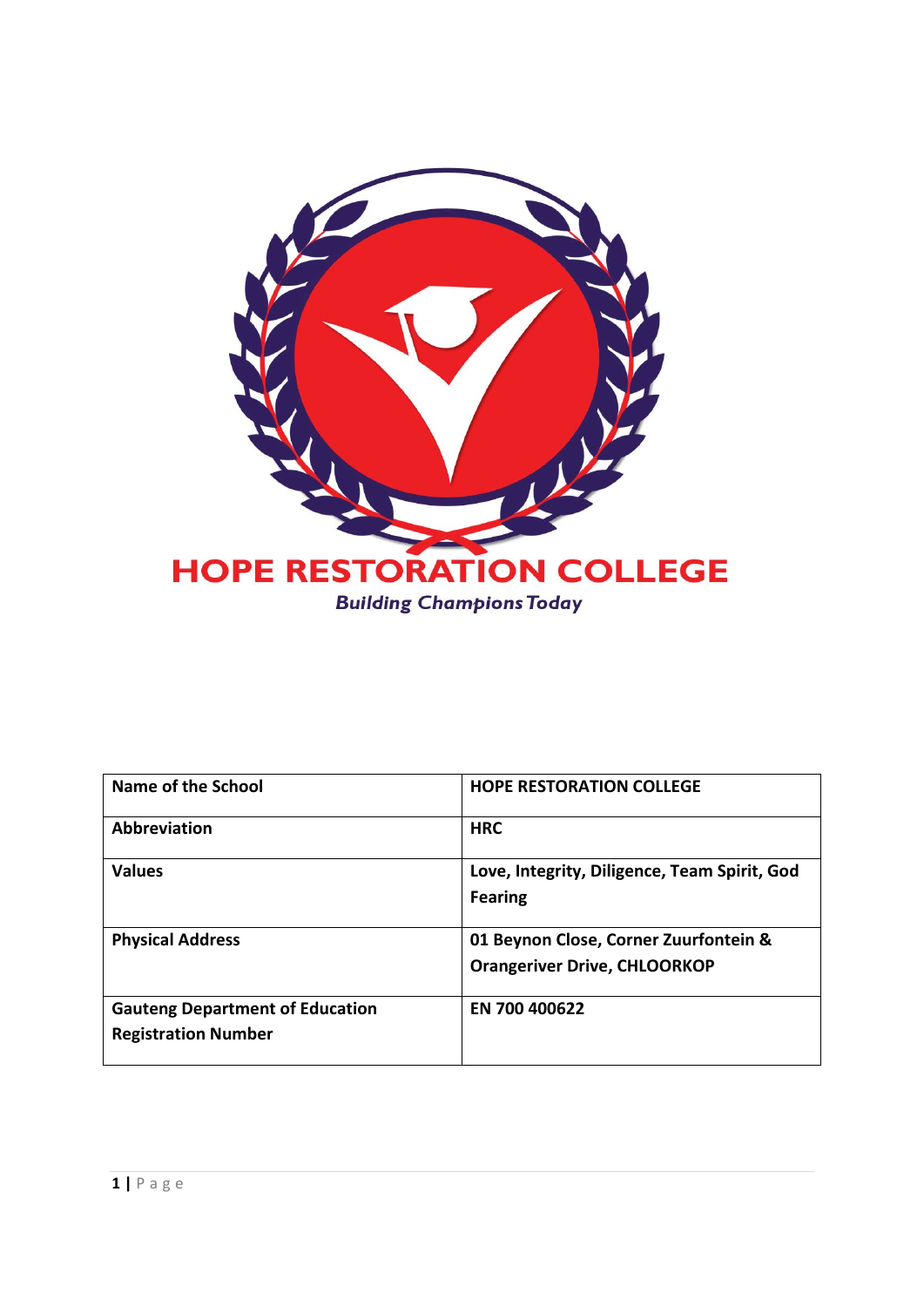# **INTRODUCTION**

You shall teach them diligently to your children, and shall talk of them when you sit in your house, and when you walk by the way, and when you lie down, and when you rise. Deuteronomy 6:7

We will not hide these truths from our children; we will tell the next generation about the glorious deeds of the LORD, about his power and his mighty wonders. Psalm 78:4

The primary responsibility for educating children is given to the home, and church is an extension of the educational process of the home. Our Christian education program is designed to help fulfill these God-given responsibilities.

Proverbs 22:6 tells us to train up a child in THE way he should go. Thus a Christian education program involves training. This training extends to many areas:

- Leadership,
- self-discipline,
- individual responsibility,
- academic achievement,
- and an ever growing relationship with our Lord Jesus Christ, our Saviour and Master.

We stand without apology for the Gospel of Jesus Christ and the highest standards of morality and Christian behaviour.

Hope Restoration College is a miracle of our Almighty God, for it was through His miraculous hand of blessing that the teaching ministry became a reality. It is with grateful hearts that we give thanks and glory to God for all He has done.

Hope Restoration College began as a ministry and will continue to operate on theses basis until the Lord returns. This places a large responsibility upon the parents to daily pray for the College, the staff and their children. Parents must also prayerfully search their hearts as to what their part will be in the area of financial support.

# **STATEMENT OF FAITH**

*Since Hope Restoration College is a ministry of the Kingdom of God, this statement of faith forms the basis of our confession of faith.*

- *We believe the Bible to be the inspired, the only infallible, authoritative Word of God.*
- *We believe that there is one God, eternally present in the persons of Father, Son, and Holy Spirit.*
- *We believe in the deity of our Lord Jesus Christ, in His virgin birth, in His sinless life, in His miracles, in His vicarious and atoning death through His shed blood, in His bodily*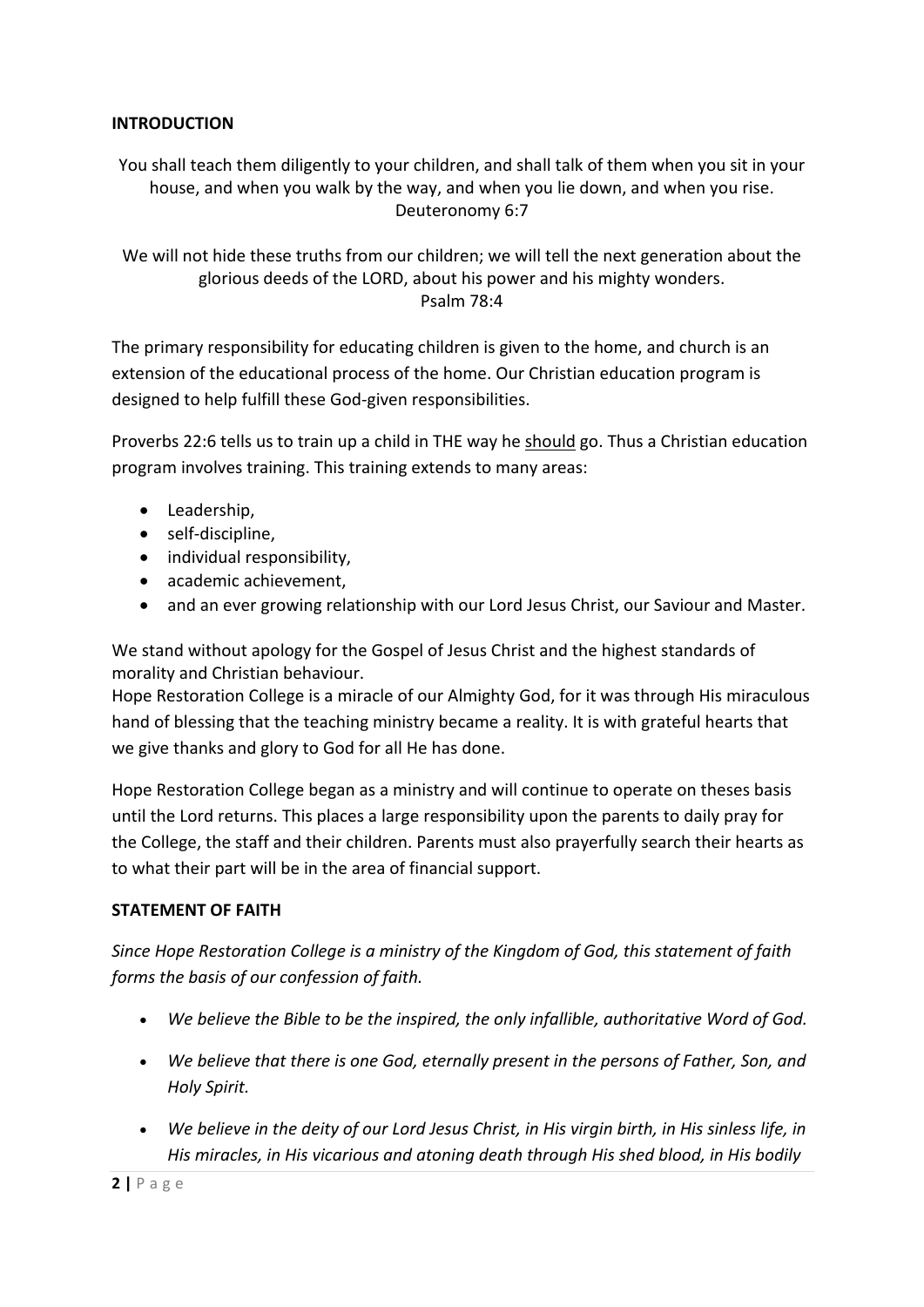*resurrection, in His ascension to the right hand of the Father, and in His personal return in power and glory.*

- *We believe that through the ministry of the Holy Spirit the believer is enabled to live a Godly life, separated from the world, and witnessing of Christ's saving grace.*
- *We believe in the fall of man and his need of regeneration by the Holy Spirit on the basis of grace alone.*
- *We believe in the spiritual unity of believers in our Lord Jesus Christ.*
- *We believe in the resurrection of both the saved and lost: they that are saved unto the resurrection of life and they that are lost unto the resurrection of damnation.*

Parents are required to sign the Biblical Philosophy and Parental Understanding Acknowledgment form. **(HRC/App03)**

# **CHURCH AFFILIATION**

Students and at least one parent are expected to belong to and regularly attend a Biblebelieving church.

# **ADMISSIONS POLICY**

Hope Restoration College admits students of any race, colour, national or ethnic origin to all the rights, privileges, programs, and activities generally accorded or made available to the students at the school. It does not discriminate on the basis of race, colour, national or ethnic origin in administration of its educational policies, admission policies, or other programs.

# **ADMISSIONS PROCEDURES**

- Submit application with an R600 Application/Registration Fee
- Parents visit school.
- Read this handbook thoroughly and sign the Parental Agreement form.
- Request that your pastor send a letter of recommendation.
- Office will call both parents and pupil for an interview.
- Parents will be notified of acceptance.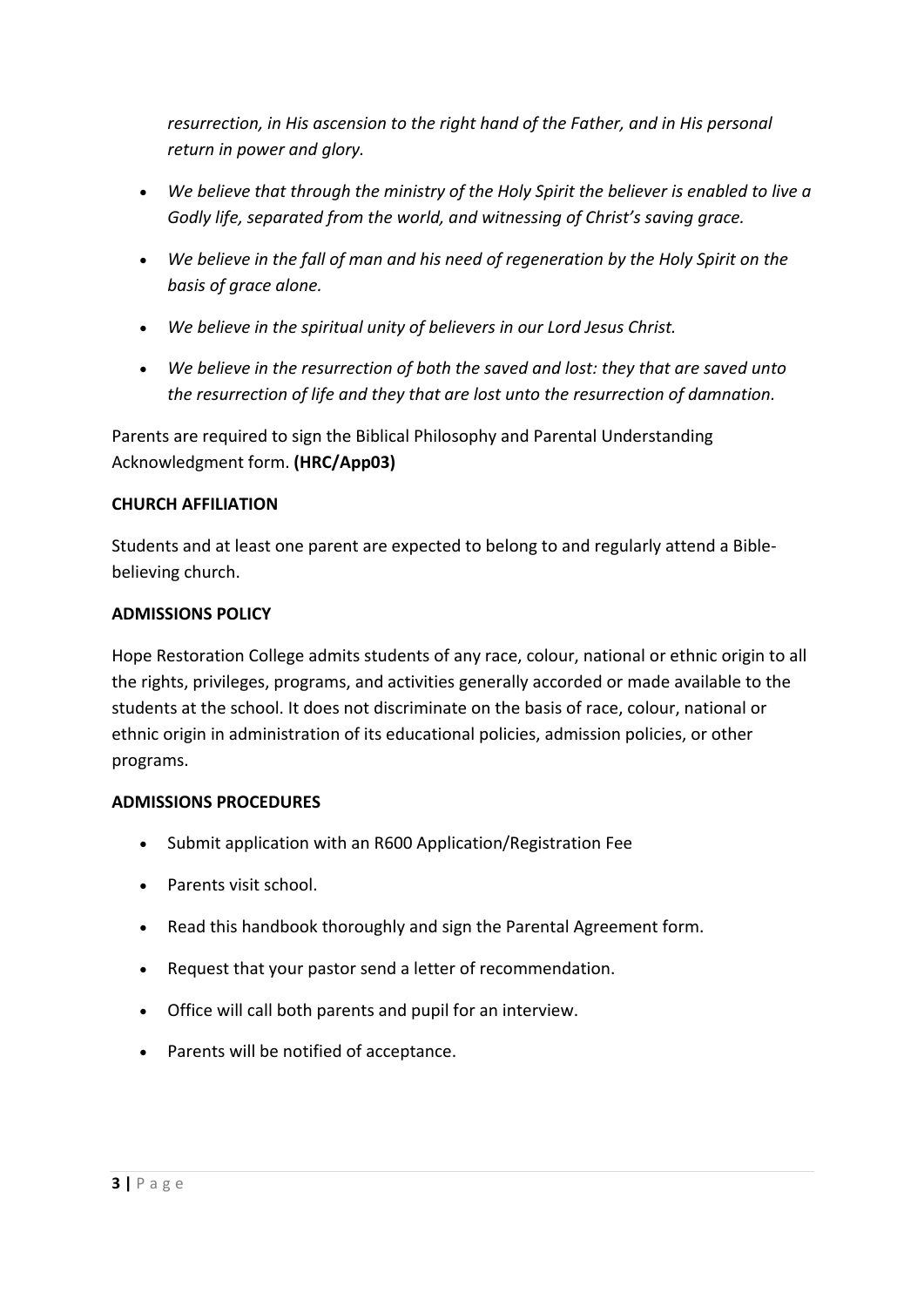#### **RE-ENROLLMENT PROCEDURES**

- Submit signed application with prescribed fee.
- Parents will be notified of acceptance.

## **CURRICULUM**

The curriculum most used by Hope Restoration College is an individualized mastery program published by Accelerated Christian Education also known simply as A.C.E.

Hope Restoration College implements the A.C.E. Curriculum in line with the South African government approved NCS –CAPS.

#### **FINANCIAL POLICIES**

These policies are set forth in the first interview. A Financial Information sheet is given to a family at this time and about one month prior to the start of the new school year for returning families.

#### **PARENTAL GUIDELINES**

Parent-teacher fellowships and conferences promote a good understanding between parents and staff. Every parent is required to participate in these informative and helpful programs. If both parents are unable to attend, then the father should, if at all possible, represent the family. We believe that fathers are ultimately responsible before God for their families.

Parents should also be aware of the devastating effect of a "false dualism" or double standard of living between home and church which only serves to promote hypocrisy and confusion in the life of a child. Consistent Christian standards will help to promote a sound sense of security in the child's life.

To better understand our educational program, parents are required to complete the Parent Orientation Program.

Parents must also be aware of their responsibility in the area of financial support. Education is expensive and costs continue to escalate. This puts a burden upon our families to faithfully support their child's education through regular and timely payment of School Fees, gifts and earnest prayer as to what the Lord might have them do financially. There is no stewardship more essential than the child God has entrusted to parents.

Christ honouring clothing should be worn by all students and parents when attending any school sponsored activity.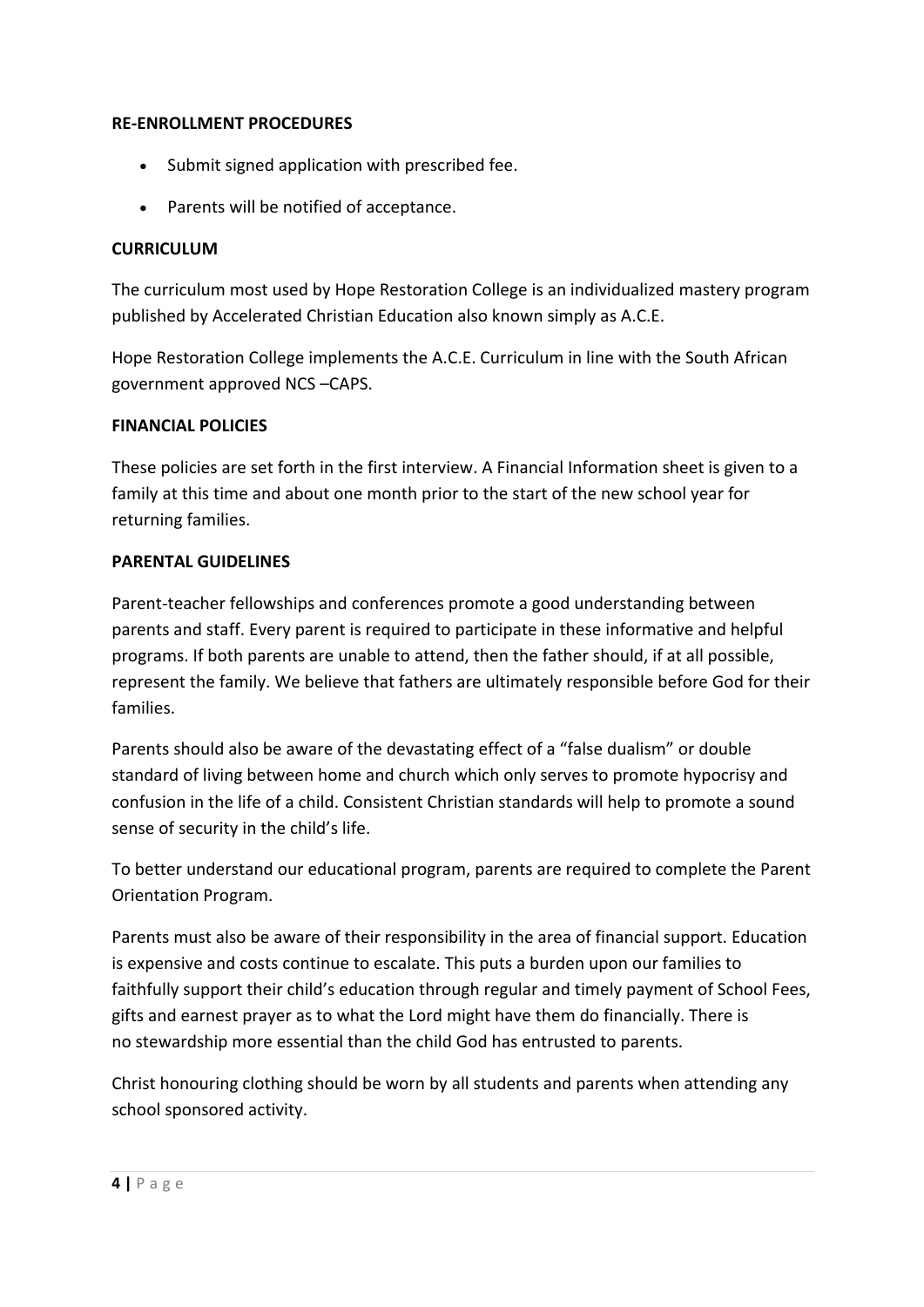# *"Lo, children are an heritage of the Lord: and the fruit of the womb is his reward."* **(Psalm 127:3)**

# **MEDICAL GUIDELINES**

No staff member will be allowed to administer any medicines, tranquilizers, or aspirin to any student for headaches, fever, or other reasons without parent authorization in writing. All medicines must be kept and administered at the school office.

Parents are also required to sign a Medical Treatment form and return it to the school. **(HRC/Med001)**

# **CHRISTIAN LEADERSHIP TRAINING**

# **Devotions:**

Students will be assigned in small groups to meet for a time of devotion, discussion, and Bible study each week. Principles of life are discussed, outlined and illustrated in meaningful sessions led by the staff. Only New International Version Bibles are used in school. The School will hold an Assembly every Monday and every Friday Morning led by the Principal or Pastor for all Staff and Students. Parents are welcome to attend these assemblies.

# **Institute in Basic Life Principles: (This is a High School Program)**

The IBLP seminar covers many foundational truths, and it has been very beneficial for grounding young people and adults in the Word. Before they graduate, high school juniors and seniors are strongly urged to attend the I. B. L. P. seminar when available in our area. Parents are also encouraged to attend with their child.

# **ATTENDANCE**

A phone call from the parent or written excuse signed by a parent or guardian must be presented to the teacher when a student returns to school after an absence. If the absence is foreseeable, a note should be sent in advance. Doctor, dental, and other appointments are to be scheduled after school hours, if at all possible. Absences are excused for reasons such as bad weather, death in the family, and medical needs at home. Excuses for sickness beyond five days require a note from a doctor. All other excuses will be counted as unexcused.

When a student accumulates ten unexcused absences per year, that student must serve a Saturday detention for two hours. The student must pay R120.00 to cover detention teachers' pay. The Saturday detention policy will hold for each additional unexcused absence beyond the tenth one.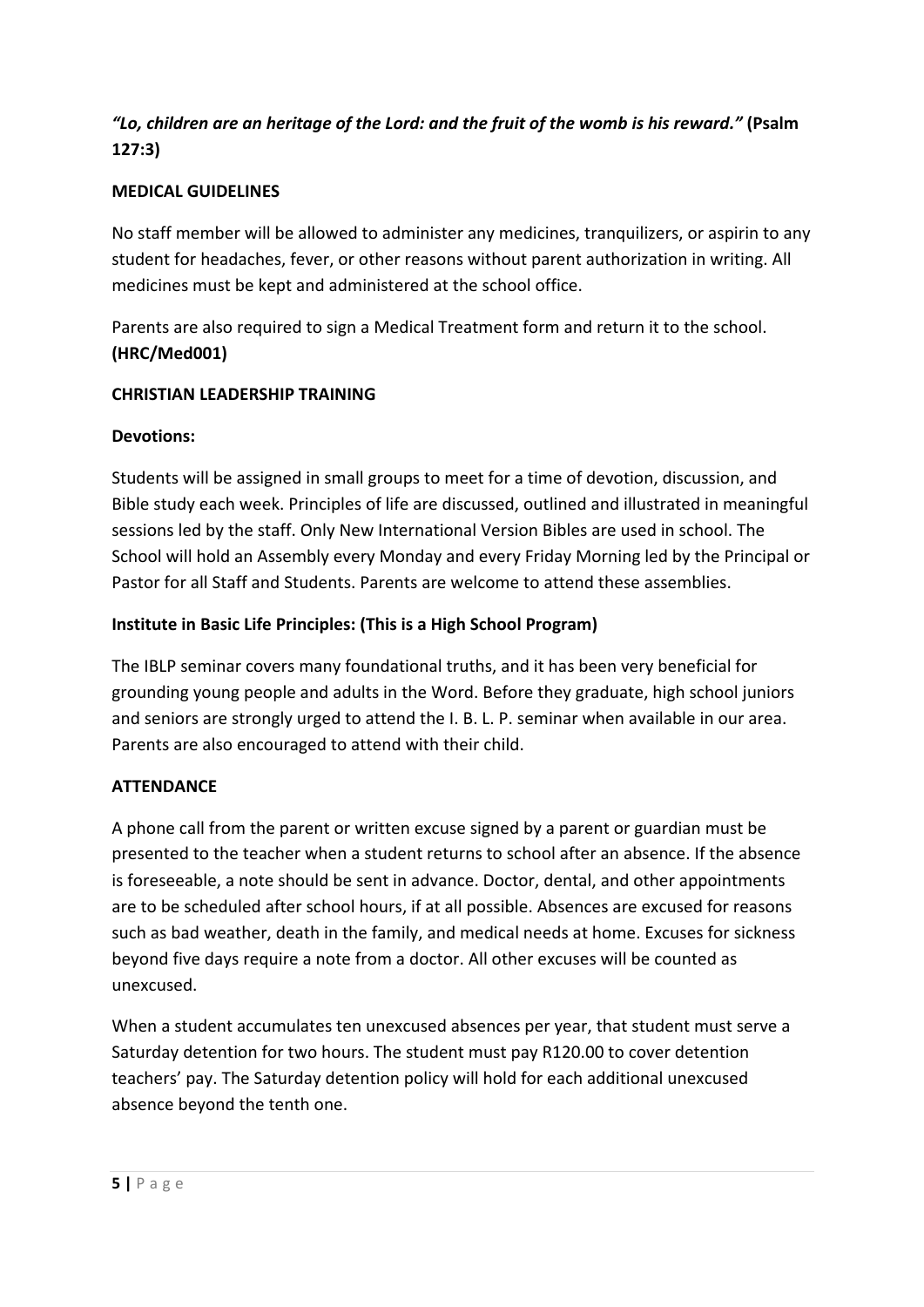A student is considered tardy if s/he is not in the learning centre at her/his desk by 8:30 AM. For every 6 tardies, a student will be charged with one unexcused absence.

Seniors who finish all of their required work early must still attend school full time with the above mentioned attendance requirements until one week before graduation. Graduation at Senior Level is Grade 12 NCS Exam and /or ICCE. As leaders in the student body, their positive influence is needed and they are expected to "round out" their education with additional electives or online college courses. Seniors who attend International Students Convention after graduation must keep the same positive leadership attitude and willingly submit themselves to the school rules and standards until its conclusion.

# **GOAL SETTING**

Success is the achievement of a goal. If there is no goal, there is no sense of accomplishment. Each day students set goals for the following day's work. The rate of accomplishment should enable students to cover a year of work in a year of time.

# **GRADE AND PACE SCALES GRADE SCALE A** 100-95, 4.00 **A- 94.9-92, 3.70 (COMPETENCY/MASTERY) B+** 91.9-89, 3.30 **B** 88.9-86, 3.00 **B-** 85.9-83, 2.70 **C+** 82.9-80, 2.30 **C** 79.9-77, 2.00 **C-** 76.9-74, 1.70 **D+** 73.9-71, 1.30 **D** 70.9-68, 1.00 **D-** 67.9-65, 0.70 **PACE SCALE** Grade R: 01 – 12 Grade 1: 01-12 Grade 2: 13-24 Grade 3: 25-36

Grade 4: 37-48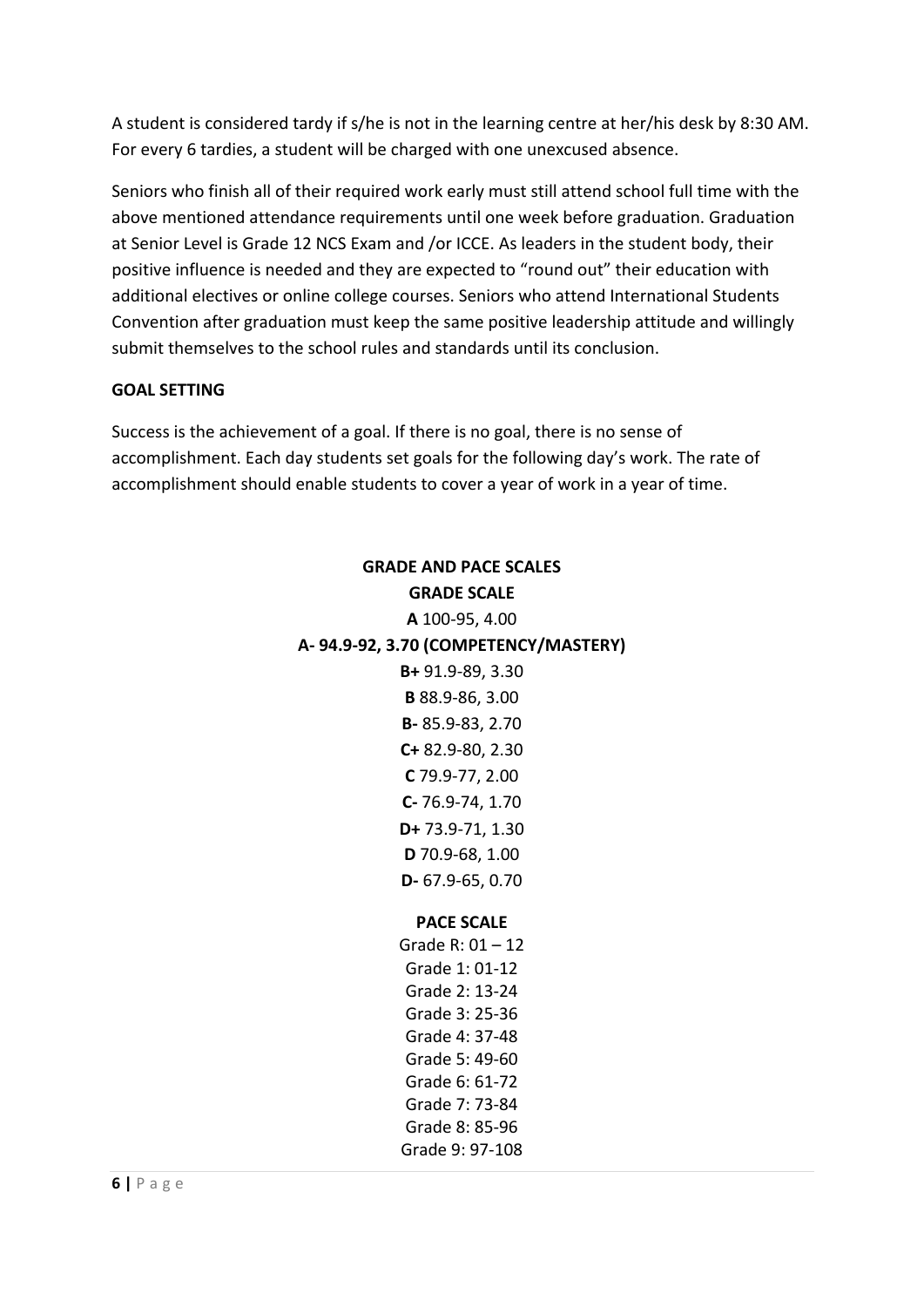|  | Grade 10: 109-120 |
|--|-------------------|
|  | Grade 11: 121-132 |
|  | Grade 12: 133-144 |

#### **HOMEWORK**

The responsibility for academic achievement is placed on students. The goals set by the student and reviewed by the teacher are appropriate amounts for each day and are to be completed before arriving at school the following day. Should the student not meet her/his goals for that day, s/he will be required to complete the work at home. Should the student have homework, a slip giving the pages to be completed will be sent home. The slip is to be signed by the parent and returned the following day.

#### **CONGRATULATION SLIPS**

Each time a student passes a PACE test and receives a star, s/he is given a Congratulations Slip which s/he takes to her/his parents to inform them of her/his achievement. Parents have an excellent opportunity to encourage and compliment the student at this time.

#### **PROGRESS REPORTS**

Progress reports will be given and discussed at the parent/teacher conferences scheduled after the first and third quarters. Progress reports will be sent home via the parent letter the second quarter and mailed after the fourth quarter.

#### **ACADEMIC PROBATION**

Students must complete 20 pages per day (15 on Wednesdays). If a student receives more than two hours of detention time in one week, a conference will be set up with the parents (see Detention section). A probation schedule will then be set up. A student will stay after school until their daily goals are finished. A student who is ahead (beyond grade level) in PACE work will not be subject to probation. Seniors who have more than 20 PACEs in their final quarter will automatically be put on a probation schedule.

#### **ACADEMIC PROMOTION**

A student will not be considered promoted to the next grade level until 10 PACEs are completed in each subject in his current grade level. For example a student would not be considered sixth grade until at least a minimum of 10 PACEs have been completed in the fifth grade in each subject. High school students must complete at least 5 credits in PACE courses in order to be considered promoted to the next grade level. Students who take longer to complete their credit requirements may need more than 4 years of high school to graduate. Students who work ahead are encouraged to take additional courses or electives to broaden their learning or enroll in college level online courses.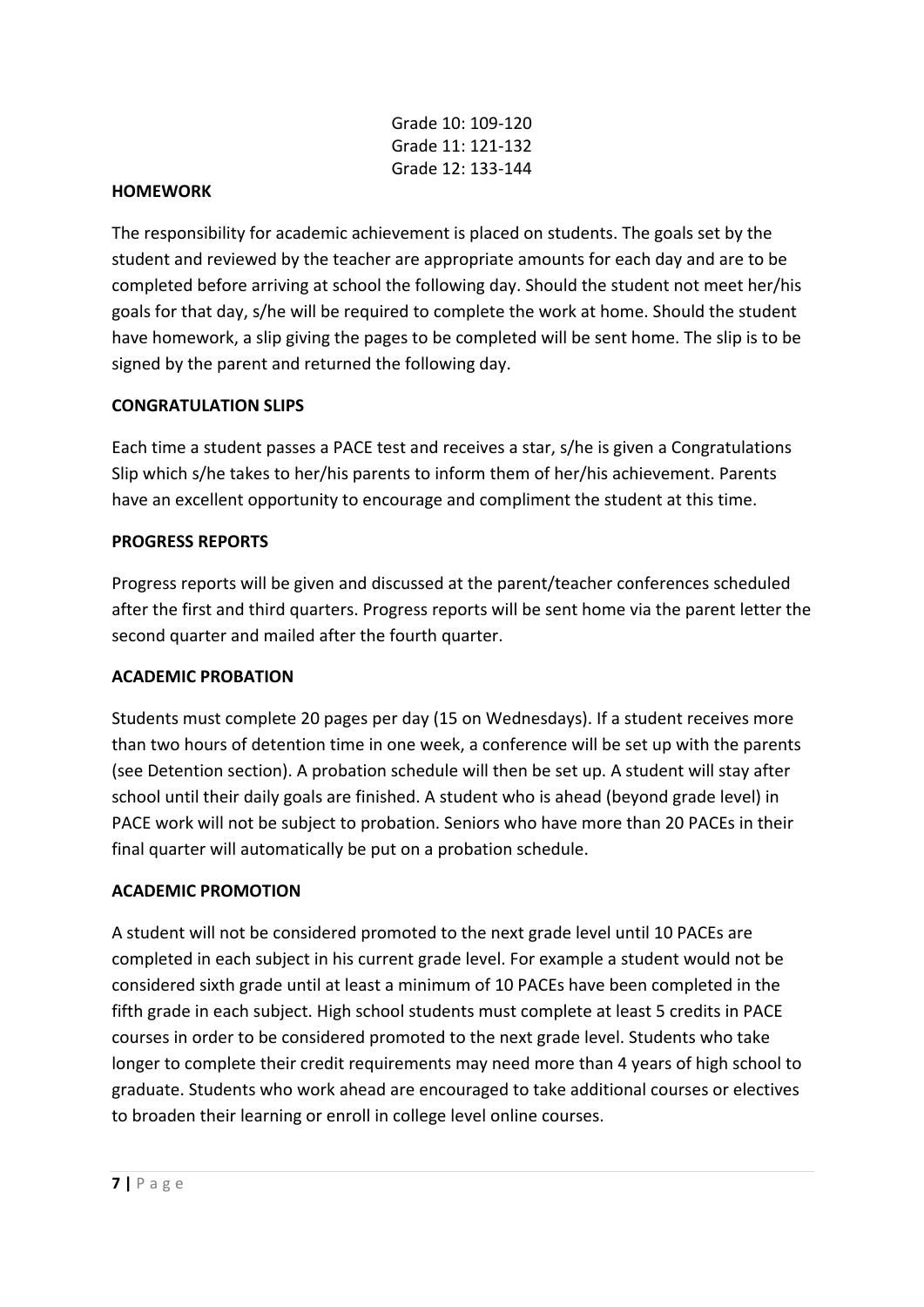# **SPORTS ELIGIBILITY**

Students must be in school a half day (3 1/2 hours) the day of a scheduled game or practice in order to participate.

#### **PHYSICAL EDUCATION**

P.E. is a required course for all R -12 grade students. It is offered every Monday. It is our policy that no student is excused from the required P.E. course without a doctor's written excuse. More than 20% absence will result in a loss of credit. Students will wear prescribed clothing/uniform for P.E. Classes.

#### **ACHIEVEMENT TESTS**

The Grade 10 achievement tests are given to the students every year. Results are discussed with parents at a later date in preparation for Graduation year.

#### **GRADUATION**

A prescribed course of study will be determined through a conference among the teachers, parents, and student.

Note: For non-PACE courses, credits are computed on the basis of 45 minutes of class time per day 185 days = 1 credit.

A graduation fee is assessed for each graduating student. This is determined on the cost of the ICCE Registration and the Cost of all Support Material.

# **GRADUATION REQUIREMENTS**

Math: Algebra I 1CR; Geometry 1CR; Algebra II 1CR; Trigonometry 1CR Social Studies: World Geography 1CR; World History 1CR; S.A. History .5CR; Civics .5CR; Economics .5 English: English I 1CR; English II 1CR; English III 1CR; Speech 1CR Science: Biology 1CR; Physical Science 1CR; Chemistry/Physics .5CR Bible: Successful Living 1CR; Bible App. 1CR; Elective 1CR Etymology 1CR; Research Skills .5CR; Computer Skills 1CR Physical Education 1CR; Fine Arts Electives 1-3CR; Additional Language(Spanish/French/Mandarin) 2CR

Minimum total of 23.5 credits

# **INCENTIVES**

There are three levels of privileges which a student can earn H, HR and HRC. Each of these levels have their own responsibilities and privileges as follows.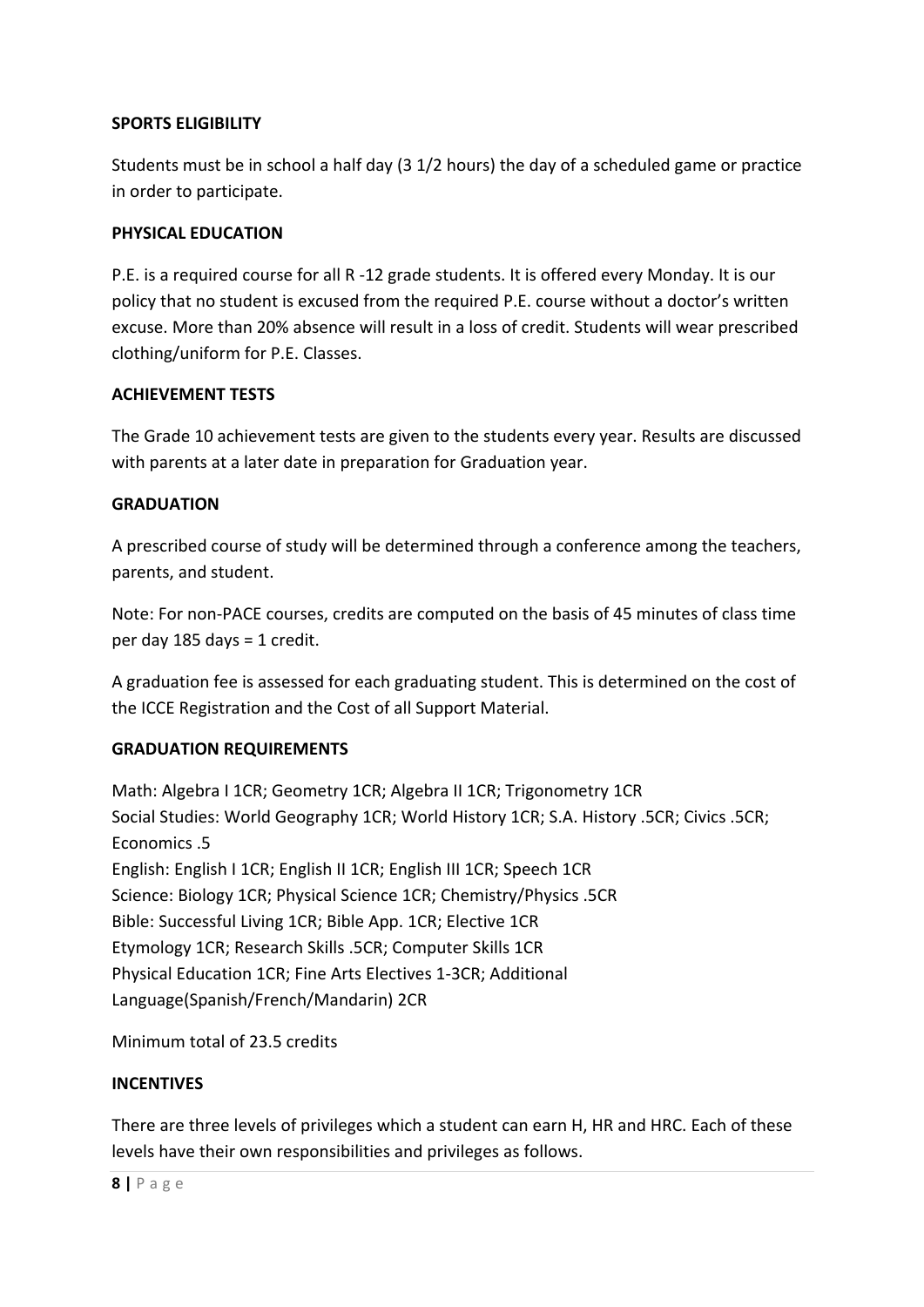# **Level "H"**

**Responsibilities are as follows:** 1) Complete 5 PACEs in previous 3 weeks; 2) Maintain academic balance; 3) Accumulate no more than 45 minutes of detention time in the preceding week; 4) Memorize previous month's Bible verses; 5) Must complete all goals.

**Privileges are as follows:**1) Fifteen minute breaks; 2) May read approved literature after daily goals are complete; 3) May engage in selected extracurricular office activities, i.e. convention preparations, crafts, puzzles, computers.

# **Level "HC"**

**Responsibilities are as follows:** 1) Complete 6 PACEs in previous three weeks; 2) Maintain academic balance; 3) Accumulate no more than 30 minutes of detention the preceding week; 4) Memorize previous month's Bible verses; 5) Present a special five-minute oral report on an interest area or project; 6) Must complete all goals.

**Privileges are as follows:** 1) Twenty-five minute morning breaks; 2) May read approved literature in office at any time during the day except at required classes (i.e. drama, P.E., music, group devotions); 3) May engage in approved extracurricular activities in office or other work outside of the Learning Centre); 4) May be out of seat without permission to score PACEs.

# **Level "HRC"**

**Responsibilities are as follows:** 1) Complete 6 PACEs in previous 3 weeks; 2) Maintain academic balance; 3) Accumulate no detention time in the preceding week; 4) Memorize previous month's Bible verses; 5) Read and report on an assigned book or a book selected from a prepared list. (May substitute a five-minute oral report on an interest area.) Report qualifies for 4 weeks; 6) Must be engaged in some community service on a regular basis (i.e. music, drama, visiting shut-ins) or church related service (i.e. Community ministry, evangelism, music, ushering, junior church, janitorial work, and greeting visitors.)

**Privileges are as follows:** 1) Same as "HC" privileges plus number 2); 2) May leave office and Learning Centre at will for approved projects when not committed to other responsibilities and functions.

# **HONOR ROLL**

#### **Requirements for Quarterly Honour Roll**

- Three stars in each subject: Math, English, Social Studies, Science and Word Building (for grades 1-9 or electives in high school), plus an appropriate number of literature for levels 2- 8.
- Qualifying total PACE test averages: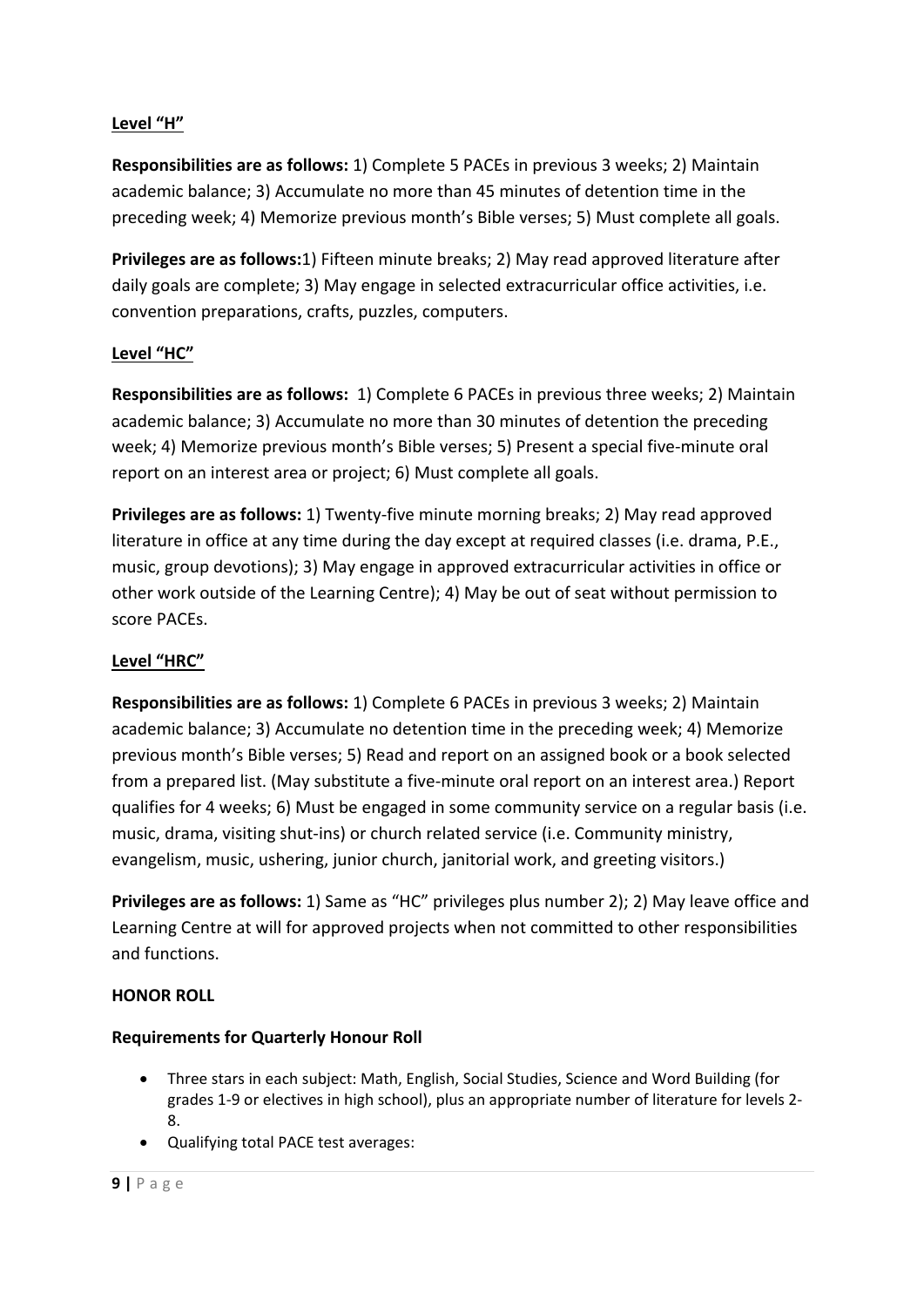A – Honor Roll: 94% or higher

B – Honor Roll: 86% to 93%

• Each previous month's Scripture passages memorized.

# **Requirements for Pastor's Honour Roll**

- Meet requirements for the regular Honour Roll.
- Twenty PACES completed each quarter for grades 1-12.
- Twenty-three PACES for grades 1-6.
- Percentage average of at least 94% for grades 1-12.
- Percentage average of at least 97% for grades 1-6.
- Three-fifths of subjects are to be in the core curriculum for grades 7-12.
- Students must be involved in some Christian service either in the school or their home church.

#### **ANNUAL AWARDS NIGHT**

Certificates and trophies highlight the Annual Awards Night held each spring. Students work during the year to attain these awards:

- **Silver Award**: 60-74 stars during the year
- **Gold Award**: 75-99 stars during the year
- **Diamond Award**: over 100 stars during the year
- **Most stars** in each subject (awarded in each teacher's class):

Math, English, Social Studies, Science, Word Building (elementary), and Music

- **Highest total PACE average** (awarded in each teacher's class)
- **Honour Roll all four quarters**
- **Perfect attendance**
- **Scripture Memorization Award**

#### **STUDENT CONVENTION**

A most exciting and rewarding event for students is the annual ACE SA convention. Students over age 13 by December 31 are encouraged to prepare for competition in any of more than 130 events including athletics, music, arts/crafts, and platform arts. Contestant Guidelines are available to assist students in preparing for competition. Preparation begins in the fall under teacher direction.

# **SCHOOL TRIPS**

There are a number of field trips planned throughout the year. Parents will be notified of these as they arise and appropriate billing will be done for these. The Senior Trip is a required activity, and seniors will be expected to adhere to all school rules while away.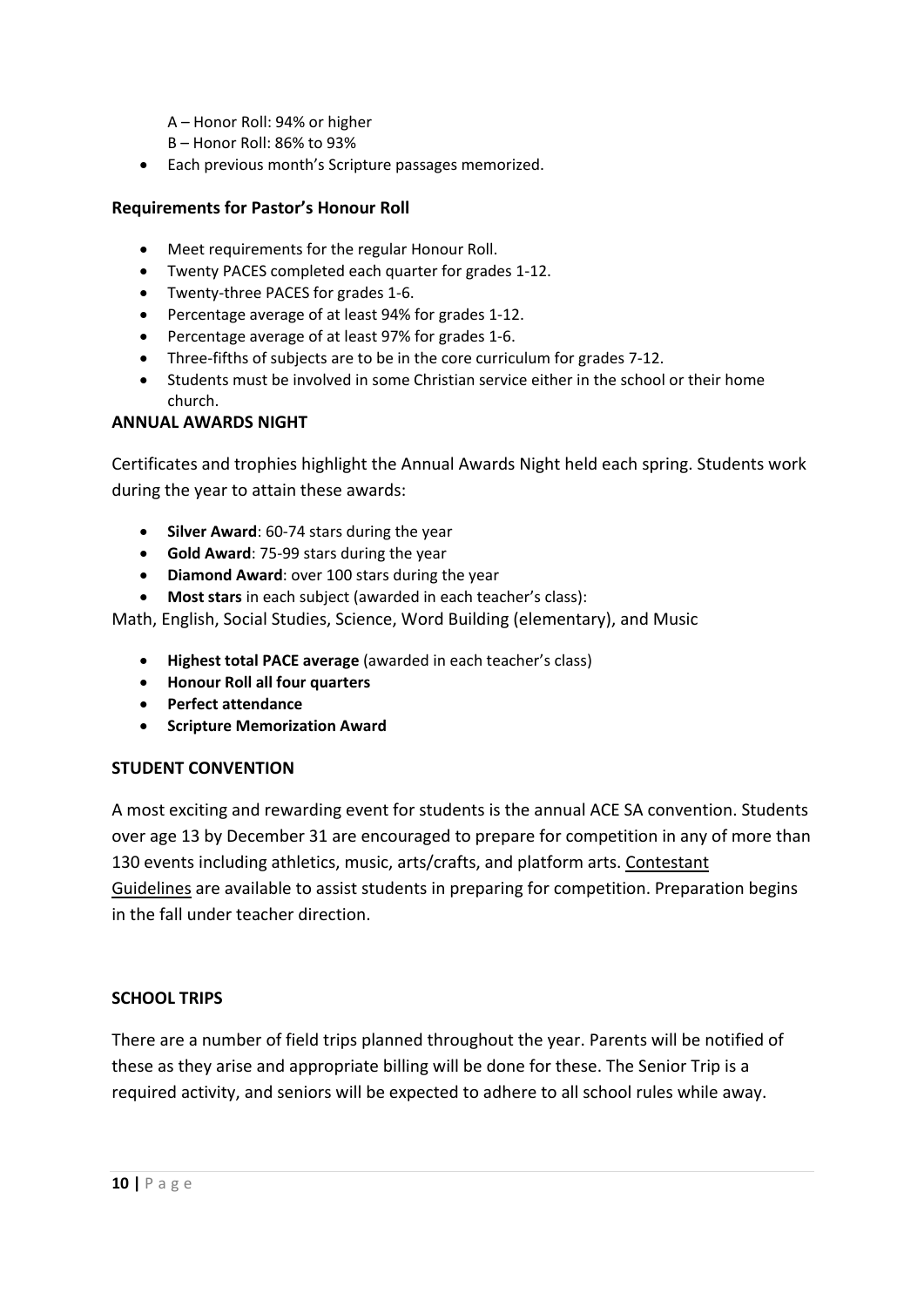# **WITHDRAWALS**

All withdrawals must be made through the school office. Fees are due and payable until a parent notifies the school in writing of a student's withdrawal. Students who are expelled by the school must pay fees until the end of the month in which they are expelled.

A student who transfers to home-school will not be allowed to return to Hope Restoration College until the following academic year and after a conference with the principal.

#### **DISCIPLINE**

Hope Restoration College is not a corrective institution; consequently, we ask that a child not be enrolled with the idea that we will reform her/him. We are here to work with the home, but not to take the place of parents who have experienced difficulty in fulfilling their roles. All new students are admitted on probation for the first quarter.

Students are expected to conduct themselves in a manner becoming a Christian at all times. Griping is not tolerated because it is not pleasing to the Lord. If your child does come home complaining about a policy or discipline, please follow this procedure:

1) Give the school staff the benefit of the doubt;

2) Realize that your child's reporting is emotionally biased and may not include all the information; 3) Realize that there are reasons for all rules and that they are enforced without partiality; and

4) Support the Administration and call the teacher for **all the facts.**

• When a child's attitude is not in accord with the stated policies or principles, the child will be placed on probation or suspension and the parents will be called for a conference. If the administration believes that the situation has not changed within two weeks, parents will be asked to withdraw the student or the student will be expelled from school.

High school students in particular, because of their influence on younger children, are trained to adhere to the school's philosophy and Christ-centred program. Such adherence includes abstinence from smoking, use of alcoholic beverages, use of narcotics, promoting secular or religious rock or country music, swearing, sexual immorality, and viewing pornography in any form including movies/cell phones or i-pads. Every aspect of a Christian's life should represent a Christ-honouring testimony.

Hope Restoration College is dedicated to the training of children in a program of study, activity, and living that is Christ-centred. We believe that "all things should be done decently and in order" and that our students should be taught to accept the responsibility to "walk honourably before all men."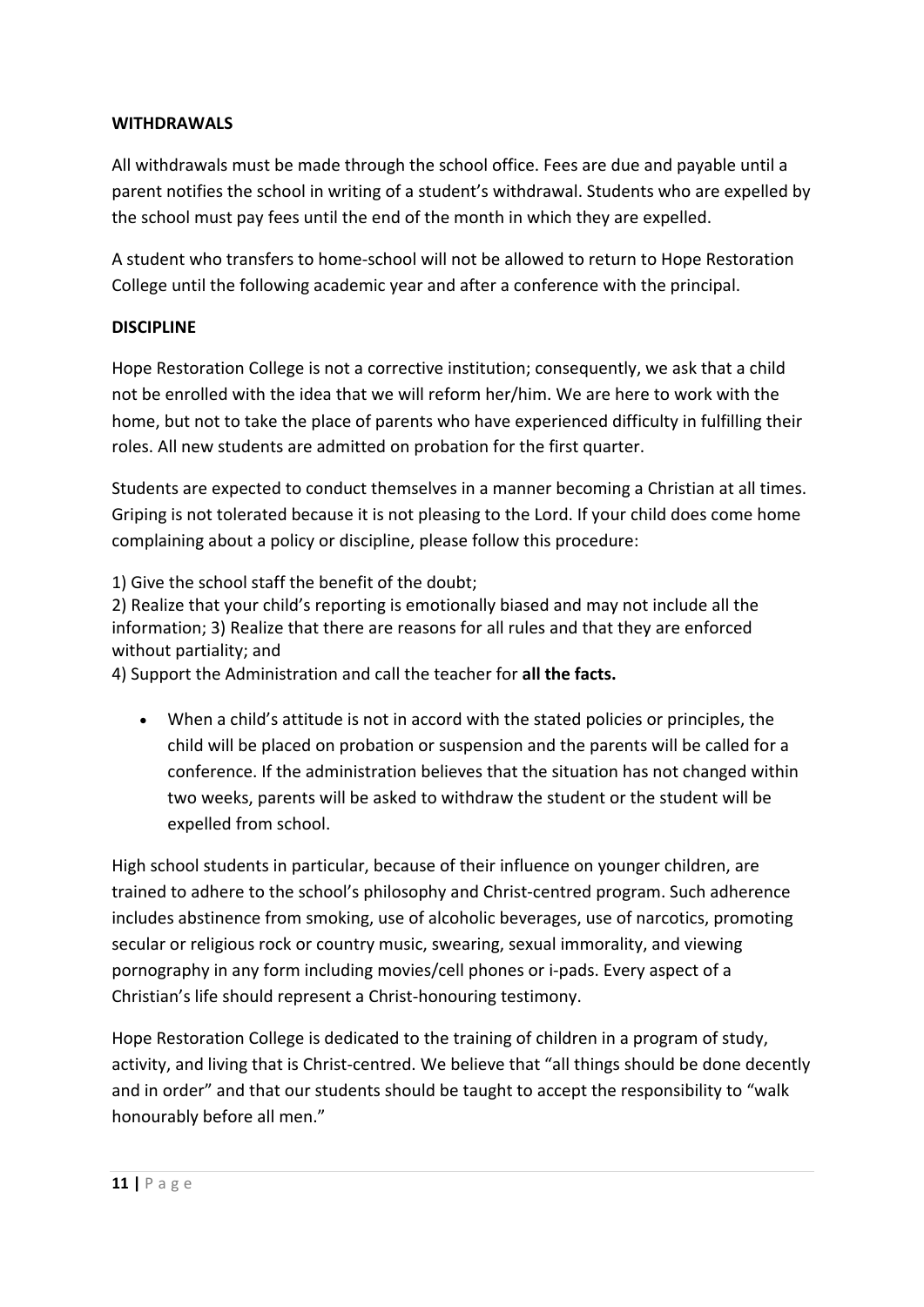Here, a discipline is maintained which is firm, consistent, just, and tempered with love. Our staff maintains standards of behaviour in the learning centre through kindness, love, and a genuine regard for the students. However, when disciplinary action becomes necessary, it is firmly carried out, tempered by good judgment and understanding.

Students are reminded that the Lord Jesus Christ expects us to be disciplined in all of life:

*"Children, obey your parents in all things: for this is well pleasing unto the Lord."* **(Col. 3:20)***"For the commandment is a lamp; and the law is light; and reproofs of instruction are the way of life."* **(Proverbs 6:23)***"Chasten thy son while there is hope, and let not thy soul spare for his crying."* **(Proverbs 19:18)***"Foolishness is bound in the heart of a child; but the rod of correction shall drive it far from him."* **(Proverbs 22:15)**

# **DETENTIONS (Grades 1-12)**

The paramount rule is "Do Not Disturb." Demerits are given for disturbances or broken rules. Three or more demerits in one day result in a detention being served at school.

- 3 demerits = 20 minutes detention
- 4 demerits = 30 minutes detention
- 5 demerits = 45 minutes detention
- 6 demerits = 1 hour detention

When a student earns a detention, a "Detention Slip" is sent home with the student, and it must be signed by a parent and returned the following day. If a student has accumulated two hours of detention in a week, he is automatically placed

on disciplinary probation until a conference is held between the teacher and parents. The student must then show improvement in the deficient area as determined by the conference.

After the second disciplinary probation, the student will forfeit after-school activities. If the student does not respond positively to these measures, suspension from school may follow.

Demerits are an indication that a student may need direction in developing principles of character in his life. Conferences with the teacher and parents are sometimes necessary to assure this growth.

Siblings (and/or car pool students if not picked up) of students serving detention must work in student offices during the detention. An alternative is for a parent to supervise affected students. Detention exceeding one hour will necessitate parents making other arrangements for all affected students. If there is a schedule conflict at home, the student must bring a note from home.

# **LEARNING CENTER RULES**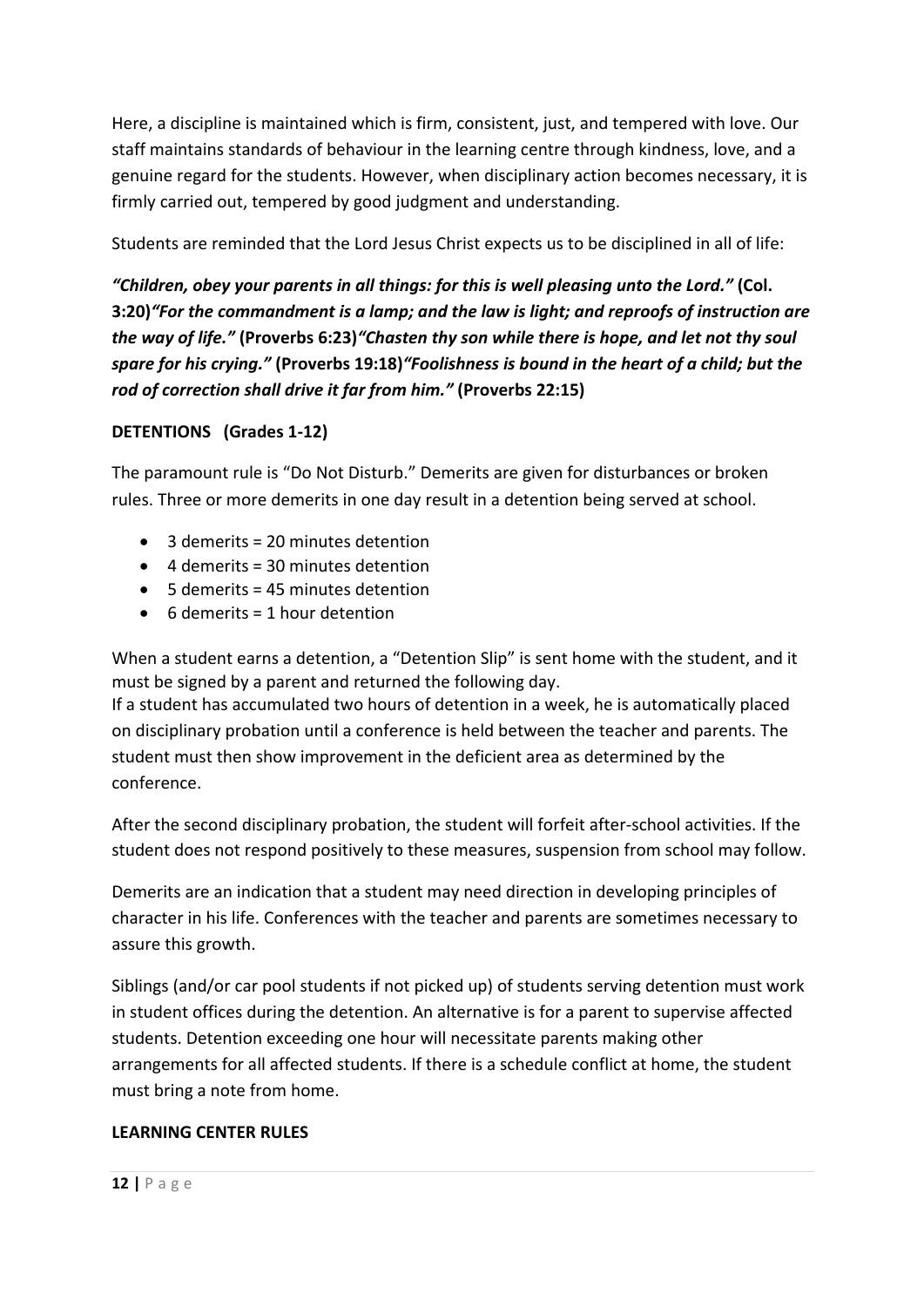**General:** Students are not permitted to communicate or be out of their offices without permission. They should not turn sideways or around in their offices or tip back in their chairs. Activities not related to pre-scribed material are not to be conducted in an office unless privileges have been earned. The South African flag should be raised for teacher guidance and difficulties. The Christian flag is to be raised for monitor assistance in nonacademic activities (check out reference book, sharpen pencil, etc.). Personal questions should be asked on break time.

**Student Offices:** Offices are assigned and changed only by the teacher, and they must be cared for by the student. Tacks and approved background material for the bulletin board may be brought in by the student. Anything to be placed in the office must be approved by the teacher. The student should keep his Goal Chart posted on the bulletin board. Place the Goal Chart in the upper right-hand corner of bulletin board. Progress Card is placed on the upper left-hand corner of bulletin board. No marks are to be made on it (R10 charge for duplicate).

**PACEs:** PACEs are private property and are not to be shared among students. After a PACE is completed, the student waits until the next morning before receiving the Test. He will wait an additional night before receiving results and a new PACE. All work in PACEs is done in pencil.

**Goal Chart:** The Goal Chart is to be kept up to date. Use a pen in setting goals. No red or green pens are allowed. The student should set the exact page numbers of the work for that day. Only the teacher can change goals that are already set. The student should cross off daily goals when they have been scored and corrected.

**Congratulations Slips:** Congratulations Slips are to be taken home to parents the day received.

**Scoring Station:** Score Keys are to be handled carefully. Mark a red "X" beside the number of each wrong answer. (This indicates to the teacher that you need help.) Use only red pen supplied at score table (never at office). Replace Score Key in proper place. Replace pen. Score Key answers are for scoring work only. Correct wrong answers in pencil at office.

**Testing Table:** After the PACE is completed, scored, restudied, and turned in, the Test is issued the next morning. Tests are administered at the Testing Table. Students who score 90% (94% for grades 1-3 and Word Building for elementary grades) or better on the test are issued the next PACE. Tests scored below these scores will result in the PACE being repeated because Mastery has been attained.

# **GROOMING STANDARDS**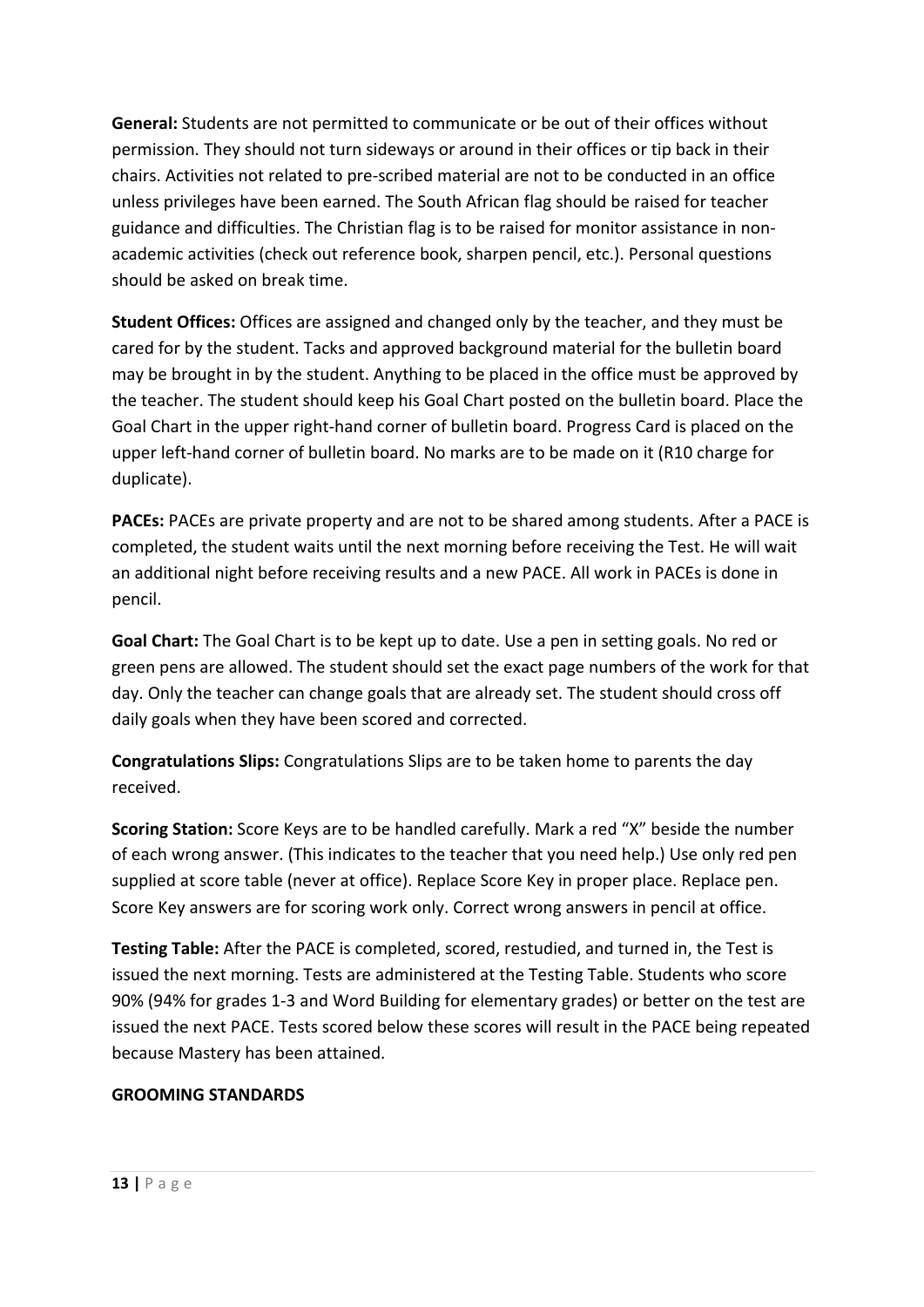No aspect of Christian testimony is so readily obvious as the matter of appearance. We hold that Christians should present themselves so that Christ would be pleased and honoured.

All students are required to wear uniforms. These uniforms are to be purchased from the designated source, (i.e. Edenvale Outfitters situated at 32 8<sup>th</sup> Avenue, Edenvale, 011 453 8465). Appropriate clothing encourages responsible behaviour. One's personal appearance is a manifestation of self-acceptance and each reinforces the other. We make no apology for the fact that we seek to use every means at our disposal, including clothing regulations, to encourage students to think and act like ladies and gentlemen.

Our grooming standards for boys as well as for girls are designed to minimize the unattractive spirit of clothing competition which seeks to draw attention to self or sex. They are also designed to help maintain gender identity that God has given to each individual. We encourage each student to gain recognition through Godly character and concern for others.

In addition to the standard prescribed school clothing, the following general information should apply.

**Dress:** School standards are to be followed by all students when attending any school sponsored activity. No sandals, gym shoes, etc. shall be worn in the learning centre, except for PE Class. Shoes for the boys are to be a polish shoe, the colour black and belts must be worn with a buckle no wider than the belt.

| <b>BOYS SUMMER</b>                                                                                                                                                                                                                                                   | <b>BOYS WINTER</b>                                                                                                                                                                                                                                                                                                                    |
|----------------------------------------------------------------------------------------------------------------------------------------------------------------------------------------------------------------------------------------------------------------------|---------------------------------------------------------------------------------------------------------------------------------------------------------------------------------------------------------------------------------------------------------------------------------------------------------------------------------------|
| Navy Blue Shorts<br>$\bullet$<br>White Shirt (Short Sleeves)<br>$\bullet$<br>Red Tie with HRC logo<br>$\bullet$<br>Navy Blue Knee length Socks<br>$\bullet$<br><b>Black shoes</b><br>$\bullet$<br>Navy Blue Pullover with School logo<br>$\bullet$                   | Navy Blue Long Pants<br>$\bullet$<br>White Shirt (Long Sleeves)<br>$\bullet$<br>Red Tie with HRC logo<br>$\bullet$<br>Navy Blue Socks<br><b>Black Shoes</b><br>$\bullet$<br>Navy Blue Jersey (with 2 white stripes<br>$\bullet$<br>and a red strip inside on the V-neck)<br>A Zip up Navy Blue Coat with the HRC<br>$\bullet$<br>Logo |
| <b>BOYS SPORTS/P.E. DAY</b>                                                                                                                                                                                                                                          |                                                                                                                                                                                                                                                                                                                                       |
| Navy Blue Sports Shorts<br>$\bullet$<br>Navy Blue Golf Shirt with HRM Logo<br>$\bullet$<br>White Socks<br>$\bullet$<br><b>White Sneakers</b><br>$\bullet$<br>White Dramac with HRM logo at the<br>$\bullet$<br>back (when cold)<br>School Tracksuit: Blue Pants with |                                                                                                                                                                                                                                                                                                                                       |

# **School Uniform: BOYS HRC UNIFORM**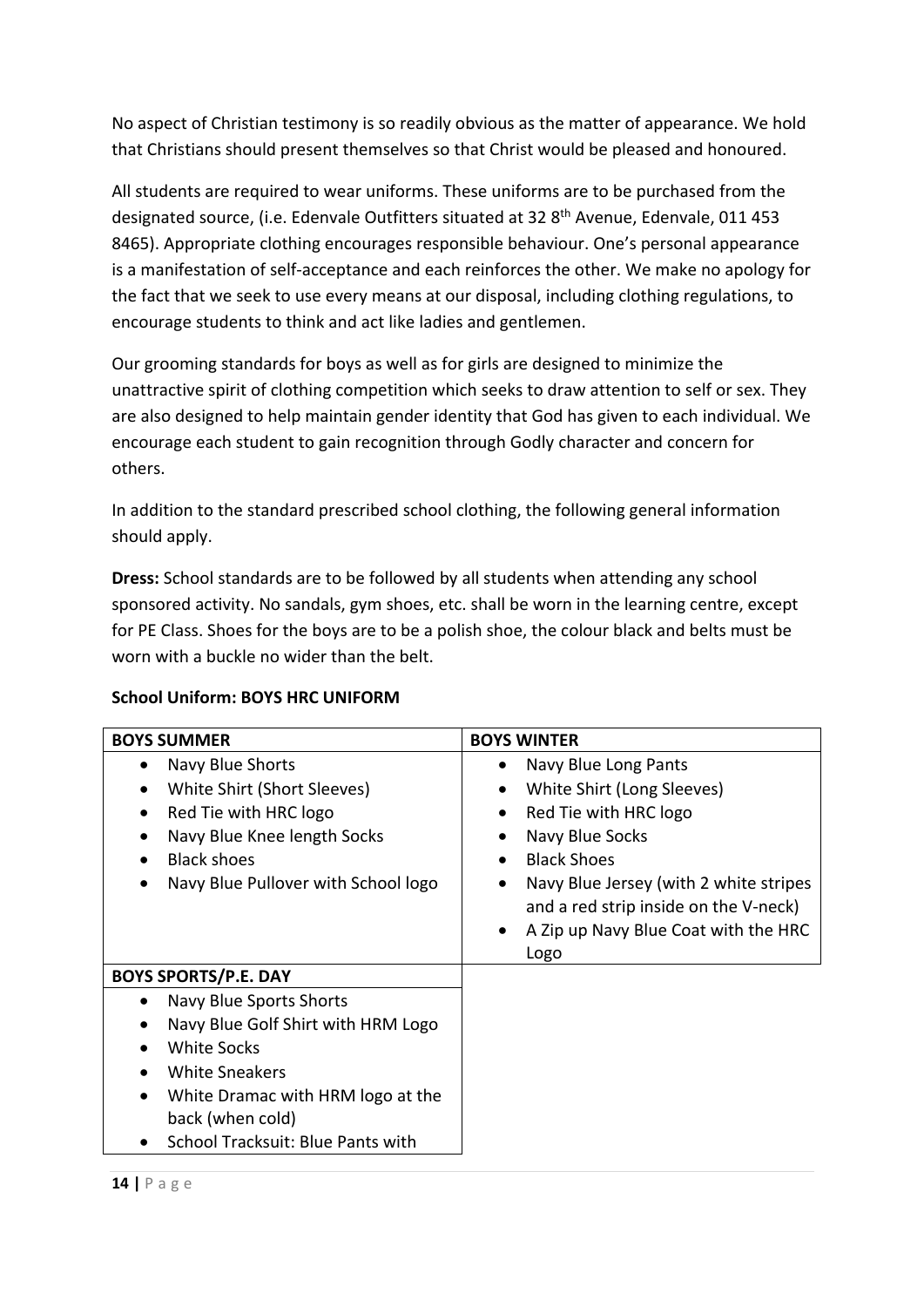white stripes on the sides, Blue Jacket with the HRC Logo on front and the full name 'HOPE RESTORATION COLLEGE' at the Back, worn with the Golf Shirt, white Socks and White Sneakers

# **GIRLS HRC UNIFORM**

| <b>GIRLS SUMMER</b>                                                                                                                                                                                                                                                                                                                                                                                                                                                                 | <b>GIRLS WINTER</b>                                                                                                                                                                                                                                                                                         |
|-------------------------------------------------------------------------------------------------------------------------------------------------------------------------------------------------------------------------------------------------------------------------------------------------------------------------------------------------------------------------------------------------------------------------------------------------------------------------------------|-------------------------------------------------------------------------------------------------------------------------------------------------------------------------------------------------------------------------------------------------------------------------------------------------------------|
| Blue & White Checked Dress with<br>$\bullet$<br>White lining band on the arms<br>White Under Vest<br>$\bullet$<br>Navy Blue Pullover with School logo<br>$\bullet$<br>Navy Blue Ankle length Socks<br>$\bullet$<br><b>Black shoes</b><br>$\bullet$<br>White or Navy blue hair band<br>$\bullet$<br>Only ear studs<br>$\bullet$<br>Red Bandana around the Neck with<br><b>HRC Logo</b>                                                                                               | Navy Blue Long Pants<br>$\bullet$<br>White Shirt (Long Sleeves)<br>Red Tie with HRC logo<br>$\bullet$<br>Navy Blue Socks<br><b>Black Shoes</b><br>$\bullet$<br>Navy Blue Jersey (with 2 white stripes<br>$\bullet$<br>and a red strip inside on the V-neck)<br>A Zip up Navy Blue Coat with the HRC<br>Logo |
| <b>GIRLS SPORTS/P.E. DAY</b>                                                                                                                                                                                                                                                                                                                                                                                                                                                        |                                                                                                                                                                                                                                                                                                             |
| Navy Blue Sports Shorts<br>$\bullet$<br>Navy Blue Golf Shirt with HRM Logo<br>$\bullet$<br><b>White Socks</b><br>$\bullet$<br><b>White Sneakers</b><br>White Dramac with HRM logo at the<br>$\bullet$<br>back (when cold)<br>School Tracksuit: Blue Pants with<br>$\bullet$<br>white stripes on the sides, Blue<br>Jacket with the HRC Logo on front<br>and the full name 'HOPE<br>RESTORATION COLLEGE' at the Back,<br>worn with the Golf Shirt, white Socks<br>and White Sneakers |                                                                                                                                                                                                                                                                                                             |

**Appearance:** Girls are encouraged to put emphasis on **countenance** rather than outward adornment which tends toward distraction. Thus, girls are not permitted to wear make-up which draws undue attention to eyes, lips, or fingernails. Girls may wear small ear rings in the earlobe no larger than a dime, and only one ear ring per ear.

Boys are not permitted to wear moustaches, beards, or long unkempt hair, such as touches the ears or hangs on the collar or eyebrows. Haircuts are to be conservative, tapered haircuts. Ear rings and necklaces are not permitted.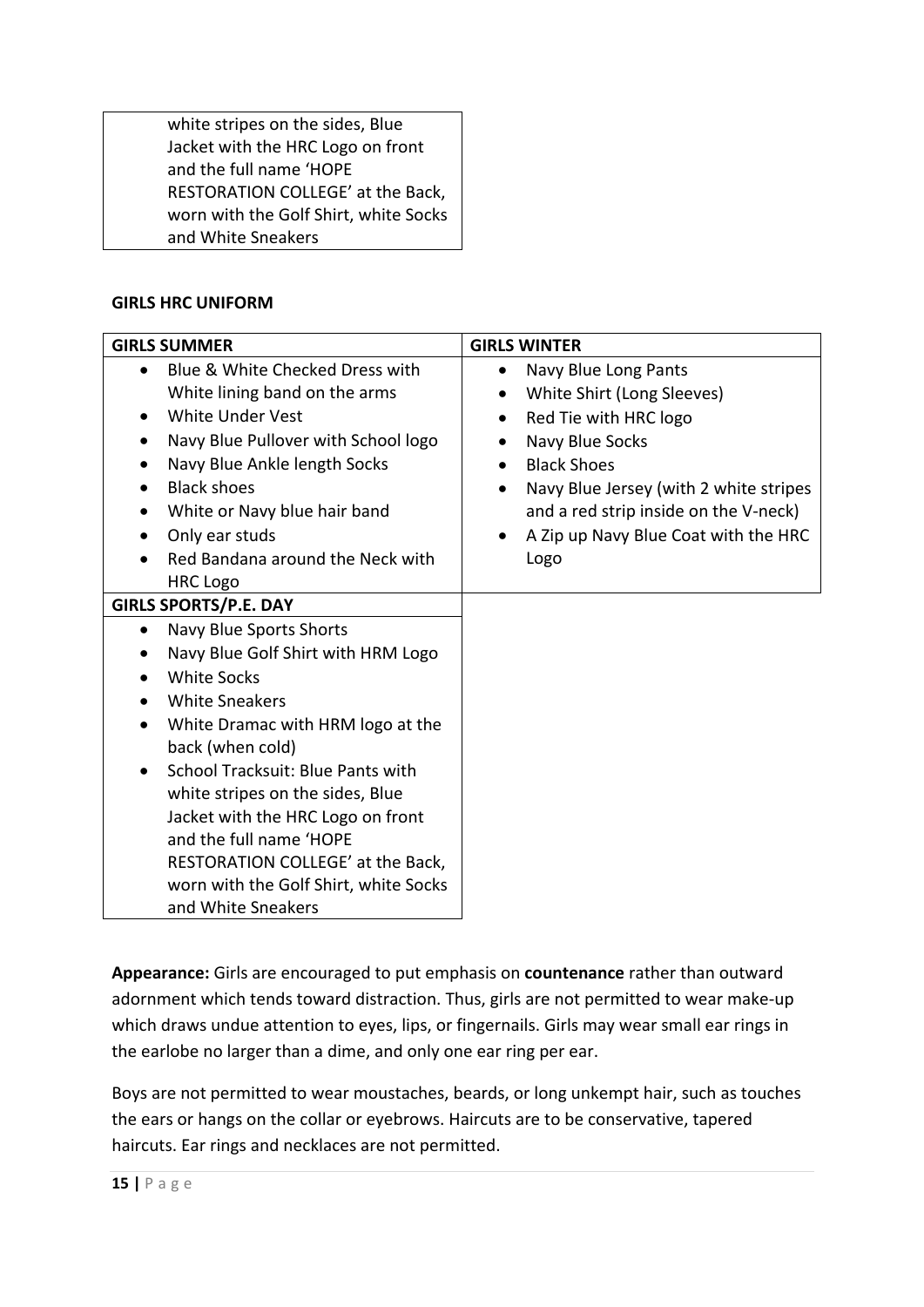The school administration reserves the right to discern other matters of current style. Such decisions will be designed to promote modest appearance and wholesome Christian testimony. Under all circumstances the opinion of the school administration will be considered final.

# **GENERAL COMMENTS FOR PARENTS AND STUDENTS**

**Property**: Marked on, defaced, or broken property is to be replaced at offending student's expense. Guns, matches, lighters, knives, radios, CD's, and gum are not permitted on campus. Cell-phones, (Grade  $5 - 12$ ) are to remain switched off during class and locked in the Student cupboard for safe-keeping.

**Language:** Use only words which glorify the Lord.

**Personal Contact:** Students are to keep their hands off other students. A proper distance is to be kept between opposite sexes: no personal contact.

**P.E. Equipment:** When a student checks out physical education equipment, s/he is responsible to return it or pay for it.

**Lunch:** Grade 1 – 12 Students are to bring lunches from home. Put trash only in large trash can. After lunch dismissal, students are to go to a recreational area to enjoy their lunches.

## **Off Limits:**

- Other student's offices.
- Learning Centre Control Desk and files.
- Learning Centre when staff is not in the room.
- File room, except by permission from staff.
- School office except by permission from staff.
- P.E. area except with permission from staff.
- Vehicles and parking area.
- Students are to be off campus within 10 minutes of dismissal, unless requested by staff to stay or enrolled for After-Care.

**Student who drive:** Students who drive to school must have written permission from their parents by the first day of school. It will then be placed in the student's file for the year. Student drivers need to remember that driving is a privilege and it can be revoked if abused.

**Closed Campus Policy:** Students may not leave the school grounds during school hours without permission.

**Books/Magazines:** Must be approved by teacher upon student's arrival at school.

**Student Bulletin Boards and Offices:** Only approved items are allowed.